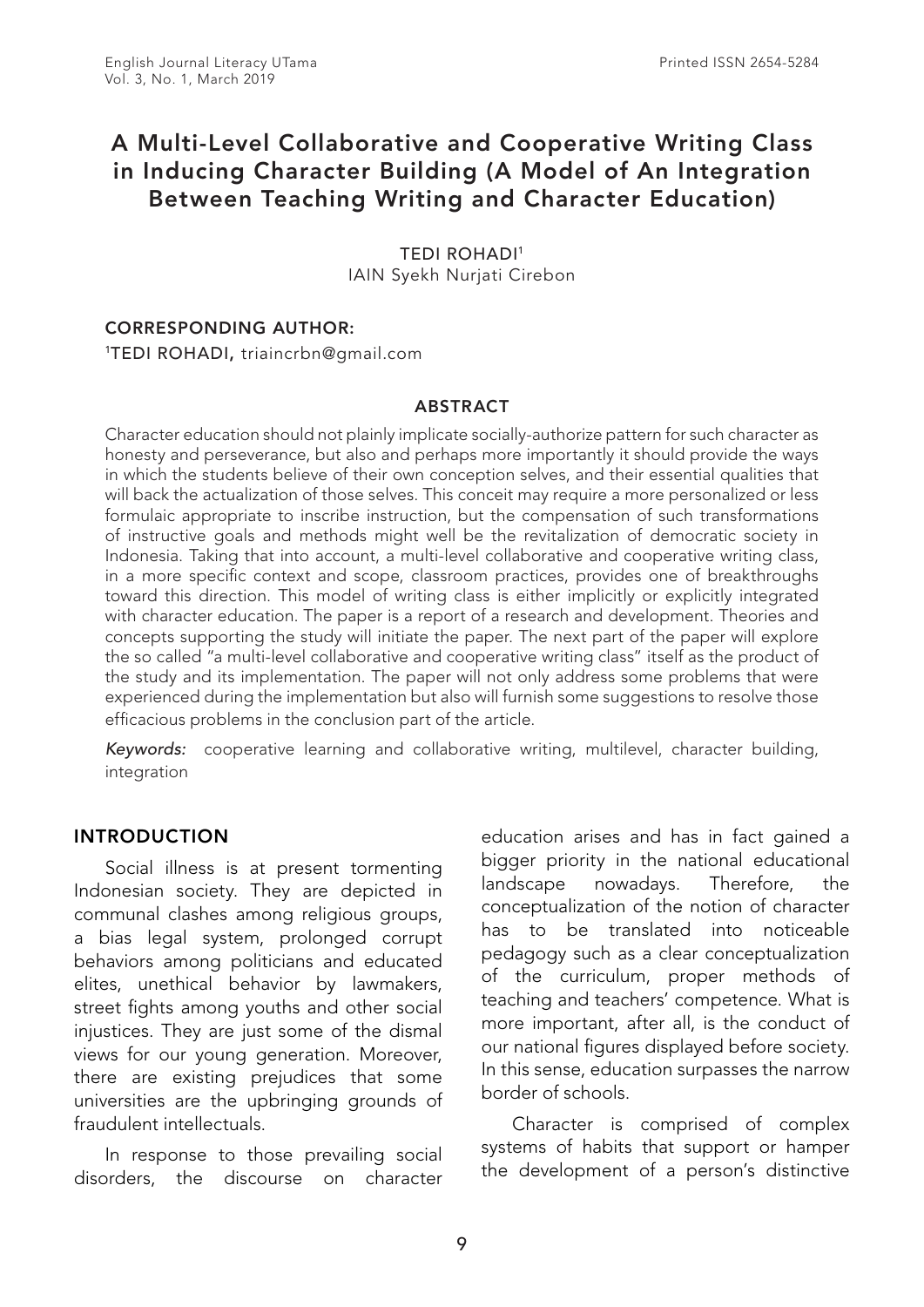potential for excellence. Such a conception would require character educators to focus on not simply to socially-sanctioned norms for behavior such as honesty and perseverance, but also and perhaps more importantly to the ways in which their students formulate of their own ideal selves, and the personal qualities that will support the actualization of those selves. This formulation may require a more personalized or less formulaic approach to character education, but the rewards of such transformations of educational goals and methods might well be the revitalization of democratic society in Indonesia. Taking that into an account, a multi-level collaborative and cooperative writing class, in a more specific context and scope classroom practices, provides one of breakthroughs toward this direction.

The multi-level collaborative and cooperative writing class activities which are codified in the form of Syllabus are the efforts of educators to cater all aspect of humanity and personality, which are physical, cognitive, affective (emotion), behavioral, and spiritual. It is line with messages stipulated on the Undang-Undang Sistem Pendidikan Nasional No. 2, verse no. 4, 1989 in that the main purpose of education is to build decent individuals with high ability to think, feel, and behave in a very decent manner, in other word, to make human out of a human. need to be able to develop both cognitive and affective (emotion) aspects of their students.

## METHOD

This study is intended to develop a syllabus as a guideline for the instructional activities. So, the development of syllabus as a document of instructional activities in writing class is the main objective of this study. Therefore, the stages adopted from Yalden's are (1) need survey, (2) description of purpose, (3) selection or development of syllabus

type, (4) production of a proto syllabus, (5) production of a pedagogical syllabus, and (7) evaluation stage (6) development and implementation of classroom procedure is not adopted due to the focus of the research is to develop a syllabus, while stage (6) requires to develop material and teacher training to implement the classroom procedure.

The evaluation in this study is verification of the developed syllabus to know the suitability. It is conducted by assigning educational experts to review the syllabus and to give their comments and feedbacks (expert's validation). These attempts try to look at the expert's viewpoint on whether the syllabus type, the list and description of Sociolinguistics contents to be covered in the program, and the syllabus content; the objectives, the materials, the strategies, the evaluation, and the time framework have already met the students' needs. This will gather comments and feedbacks as the basis for the revision. If it still matches, the syllabus will be revised again. This is a series of cycle to produce the final syllabus.

| Main Steps                          |                                           | Steps in Research and<br>Development                                             |
|-------------------------------------|-------------------------------------------|----------------------------------------------------------------------------------|
| Prelim-<br>inary<br>Research        | Research and<br>Information<br>Collecting | Need survey                                                                      |
| Research<br>and<br>Develop-<br>ment | Planning                                  | Selection or development<br>of syllabus type                                     |
|                                     | Develop<br>preliminary<br>form of product | - Production of a proto<br>syllabus<br>- Production of a<br>pedagogical syllabus |
|                                     | Field testing<br>and product<br>revision  | Evaluation stage                                                                 |
|                                     | <b>Final Product</b><br>Revision          | Final product of Syllabus                                                        |

Table 1.1 Steps of Research and Development

# RESULTS AND DISCUSSION

## Syllabus of Writing

A syllabus is an expression of opinion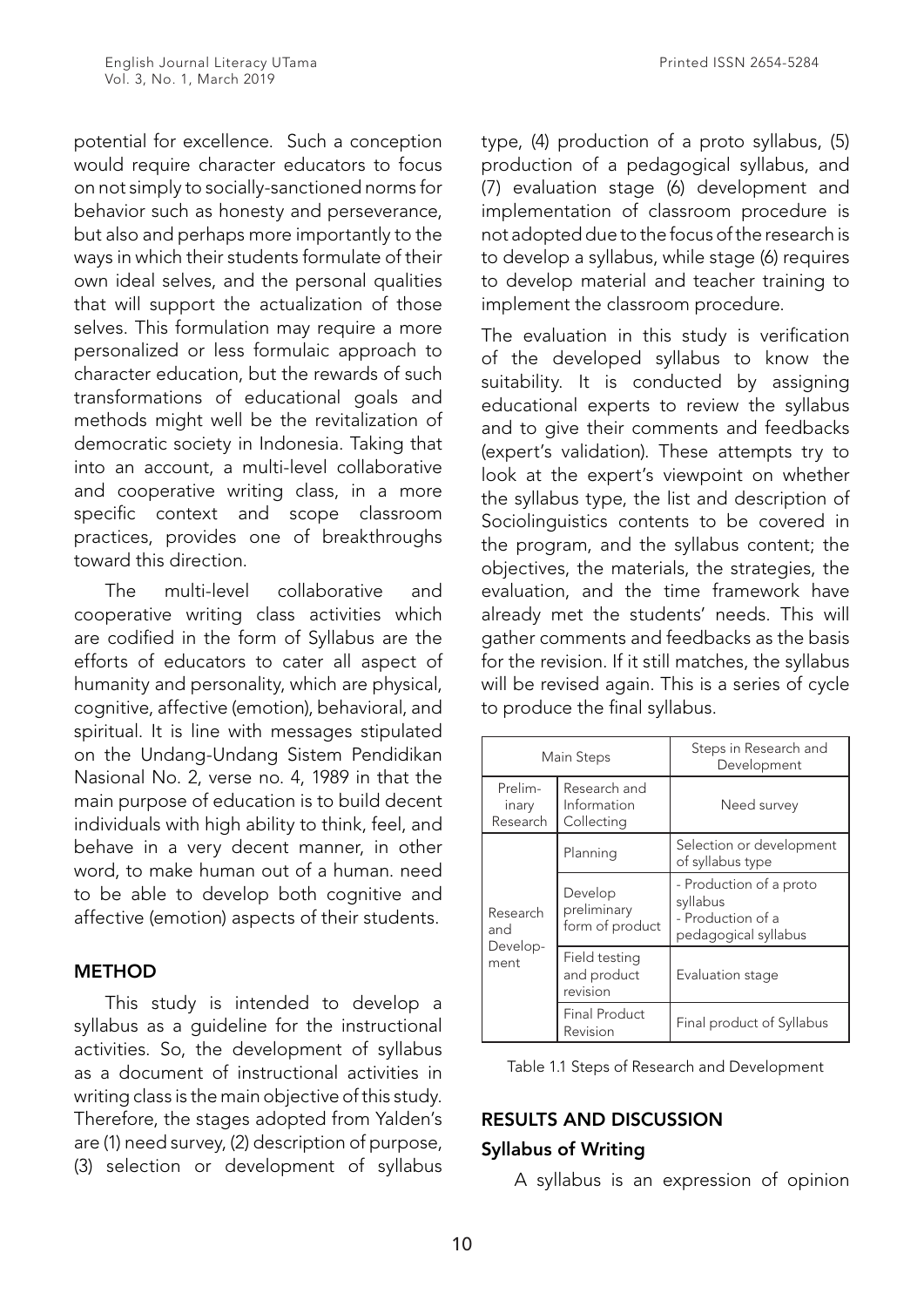on the nature of language and learning; it acts as a guide for both teacher and learner by providing some goals to be attained. Hutchinson and Waters (1987:80) define syllabus as the simplest level in which a syllabus can be described as a statement of what is to be learnt or reflects of language and linguistic performance. This is a rather conventional interpretation of syllabus focusing on the outcomes rather than processes. However, a syllabus can also be seen as a summary of the content to which learners will be exposed (Yalden,1987: 87). It is seen as an approximation of what will be taught and that it cannot accurately predict what will be learnt. In shorts, a language teaching syllabus involves the integration of subject matter (what to talk about) and linguistic matter (how to talk about it); that is, the actual matter that makes up teaching.

Choices of syllabi can range from the more or less purely linguistic to the purely semantic or information. The more oriented linguistic syllabus contains the grammatical and lexical forms of the language in the content of its instruction. Meanwhile the purely semantic or informational syllabus encompass some skills or information and only incidentally cover the form of the language. To design a syllabus is to decide what to teach and in what order. For this reason, the theory of language explicitly or implicitly underlying the language teaching method will play a major role in determining what syllabus is adopted. Theory of learning also plays an important part in determining the kind of syllabus used.

The currents syllabus as the product of study can best be labelled to be a mixed syllabus (Brown, 1995:12). It adopts two types of syllabi: notional/functional and task-based syllabi. The starting point for a notional/ functional syllabus is the communicative purpose and conceptual meaning of language i.e. notions and functions, as opposed to grammatical items and situational elements which remain but are relegated to a subsidiary role. In addition, task-based syllabus assumes that speaking a language is a skill best perfected through practice and interaction, and uses tasks and activities to encourage learners to use the language communicatively in order to achieve a purpose. Tasks must be relevant to the real-world language needs of the student. That is, the underlying learning theory of task based and communicative language teaching seems to suggest that activities in which language is employed to complete meaningful tasks, enhances learning.

As a mixed syllabus, the materials organization of the syllabus is related to functional organizational and on occasion serves as a general set of categories within which functions form subcategories. It is organized around abstract notions of sociolinguistics concepts and theories which are ordered and sequenced according to chronology, frequency, or the utility of the notions involved. Furthermore, the syllabus also organizes and sequences different tasks and assignments that the students are required to perform in and out of the classroom. The tasks and assignment are selected based on the perceived usefulness and interrelatedness not to mention the concordance with the learning approach adopted

Generally, this mixed syllabus includes the following structured information as proposed by Nunan (2003:71). It is structured into several parts: course details, course introduction, course objectives, course content, literature, class schedule, course evaluation and class attendance and policies. The first part of the syllabus structure is course details. It covers what course title is, what course book is used, instructors complete name and email address and blog address. Course introduction as the second part of the syllabus explains a general overview what sociolinguistics offers and provides as a course study. The following part of the syllabus is course objectives. It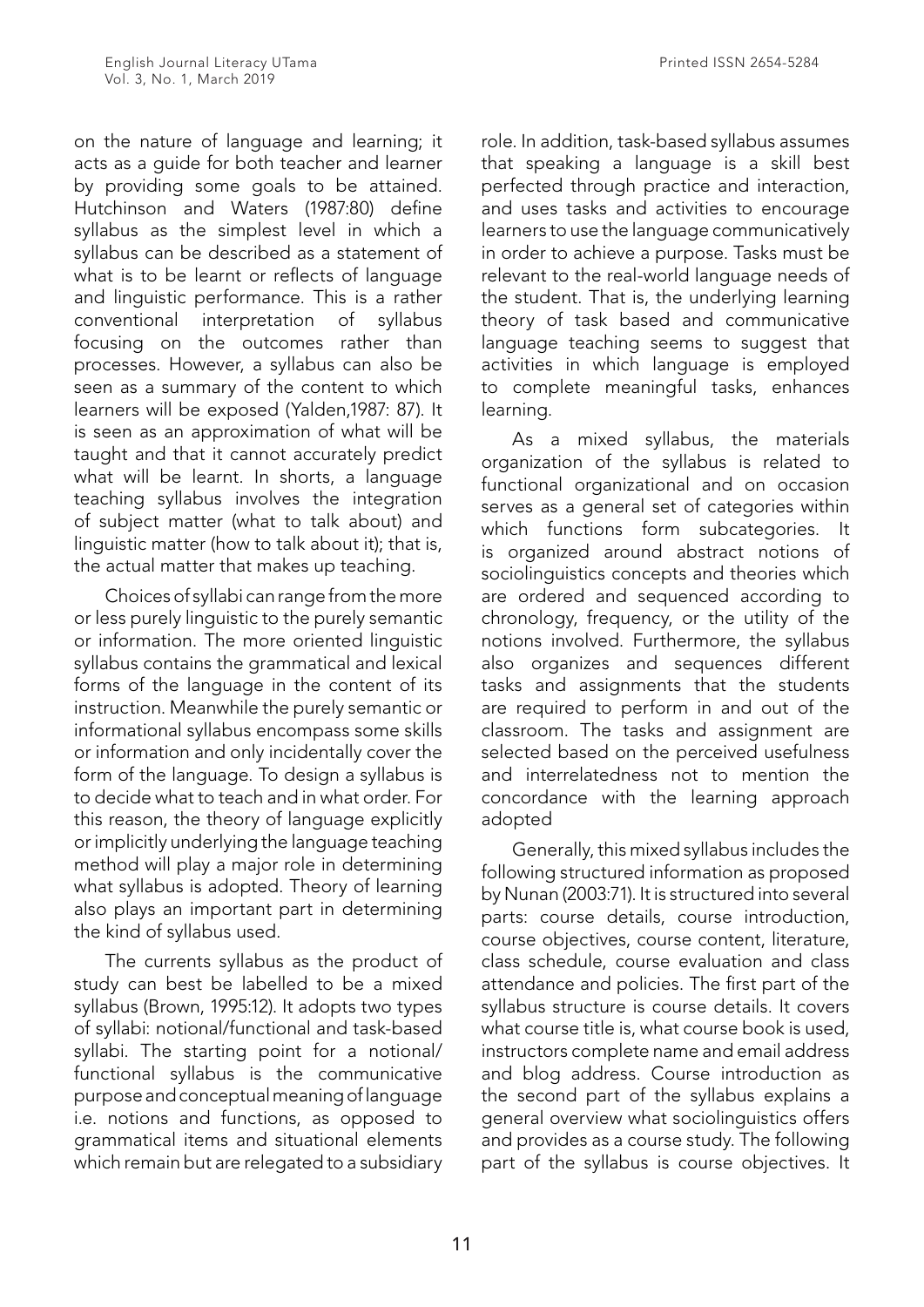shows the targeted objectives which are graded depending on level of cognitive domain. The class schedule as fourth part of the syllabus is the most importantly featured since it shows how the syllabus is loaded with various notions and approaches of learning and teaching. The next part of syllabus is course evaluation which shows the elements and the percentages of grading system. The last part of the syllabus is class attendance and class policies which expose the rules and policies the students have to commit with.

process writing and text types/genrebased writing skills is featured prominently in this syllabus. In the other words, this syllabus adopts a blend between the process approach and genre approach to the process genre approach. The main idea behind this approach developed by Badger and White (2000, pp. 157-8) is that

*Writing involves knowledge about language... knowledge of the context in which writing happens and especially the purpose for the writing... and skills in using language. ... Writing development happens by drawing out the learners' potential... and by providing input to which the learners respond....* 

Essentially, the process approach, as its name suggests, focuses on the process one goes through when writing including generating ideas, deciding which ideas are relevant to the message and then using the language available to communicate that message in a process that evolves as it develops. In the classroom this translates into group brainstorming exercises, general discussions, and group planning activities to decide on the content of the piece of writing. Peer correction and group evaluation are also encouraged.

As shown on Figure 1, the process of writing is demonstrated in the complex and recursive nature of writing and the interaction between the different operations which may occur simultaneously (White and Arndt,1991:4; Hedge, 2005:50). Our cognitive process or

thinking is not linear. However, writing is linear and a writer must know how to organize his/ her thoughts and message in an appropriate manner. Many writers often do not know what they want to write beforehand and many ideas are only revealed once the writer has started. They then move backwards to revise and change words or structures before they move forwards and they continue doing this until they are satisfied with the end result. Thus, writing is a process through which meaning is created (Zamel,1982:195).



Figure 1 Proses Writing adopted from White and Arndt (1991:7)

Regarding the genre approach, Badger and White (2000: 155) argue that genre theory is an extension of the product approaches. The similarities position that both approaches see writing as predominantly linguistic. Furthermore, Badger & White (2000:155) argue that genre theory differs from product approaches, since it admits that the writing varies with the social context in which it is produced. Genre analysts believe there are several elements of a genre which will determine the language chosen in writing. These are primarily the purpose of the writing but also the subject matter, the relationships between the writer and the audience, and the pattern of organization. Eventually, the role of the teacher is to provide language model and to facilitate the learner's understanding of the purpose and context of the writing (Badger & White, 2000:155).

In this syllabus all tasks carried out in classrooms are related to each other and based on real world tasks and should encourage interdisciplinary thinking. Students are engaged in learning for life.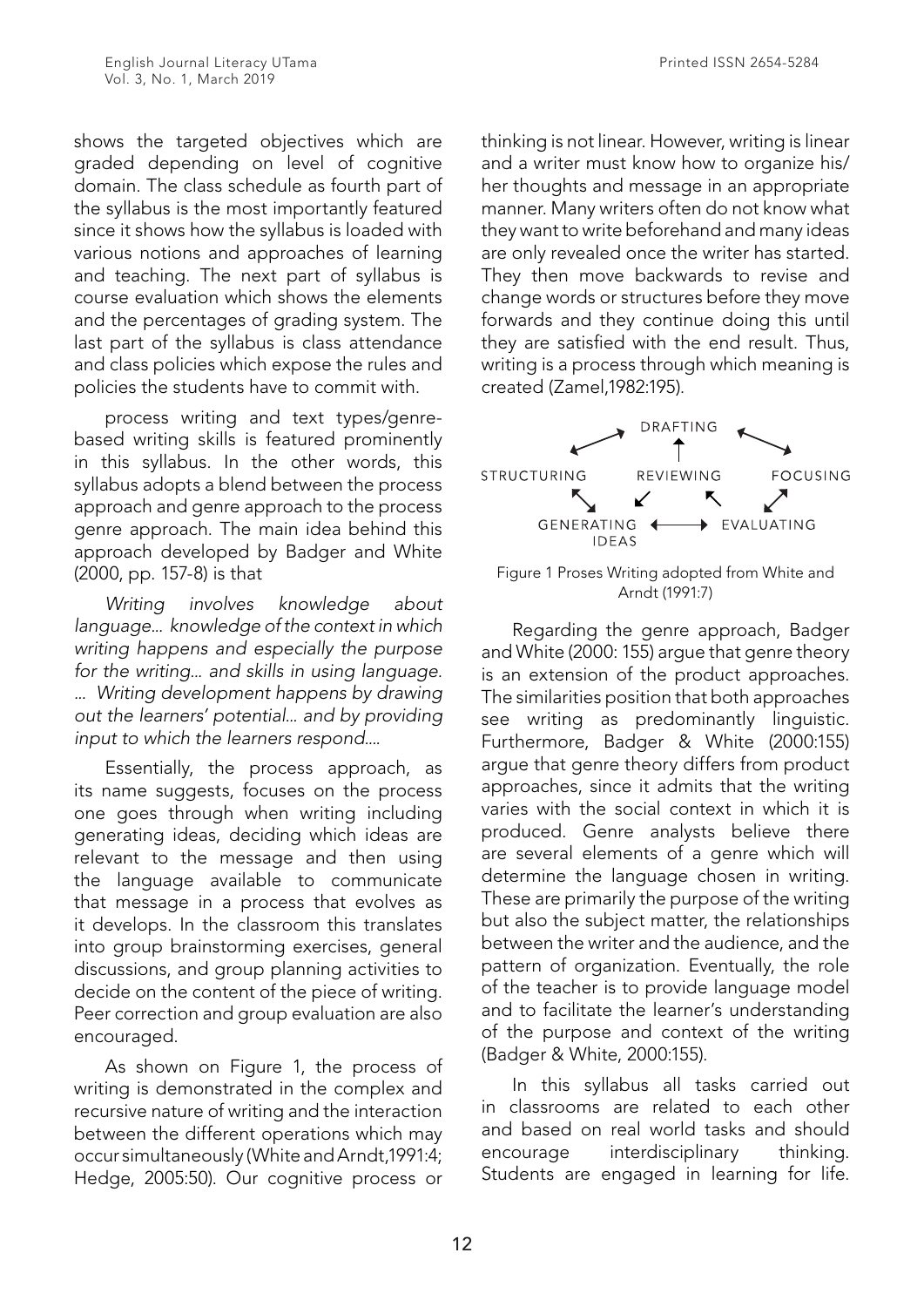There are connections between content and processes to the learners' background and needs, as this would relate school learning to real life (Schwartz, 2000 and Parks, 1994 & Jones and Haynes, 1999 cited in Richards and Renandya, 2002). It will create a more meaningful learning. Through these tasks and activities, there would be more collaborative teacher-student relationships and shared beliefs about thinking.

When involving holistic approach in the syllabus, students are engaged with a whole task and not elements of a task (Fennimore and Tinzman, 1990 cited in Richards and Renandya, 2002). Materials and content are structured to allow holistic learning of meaningful and complex tasks. There is much more flexibility, creativity and critical thinking in the classrooms.

The objectives of the syllabus are ranked based on Bloom's Taxonomy (Bloom & Kratwohl, 1965). The taxonomy starts from the lower level cognitive/thinking domain to higher ones. beside cognitive domain the syllabus also includes the affective domain as well as the psycho-motoric domain. The syllabus prepares the students to be able to: to demonstrate an understanding of writing as a multi-step process involving invention, drafting, revising, editing, and proofreading; to implement strategies which enhance the effectiveness of your writing; to respond to various demands of audience (organization, focus, voice); to approach new writing tasks confidently; to realize the power of writing to foster discovery and learning; to present finished essays in standard written English style across several genres; to use writing for inquiry, argumentation, research, and communication; to apply research skills to the development of a thesis, and integrate primary and secondary sources with their own ideas; to learn appropriate formatting conventions and standard English usage; to understand and exploit the differences in the rhetorical strategies available in both print

and electronic composing processes and texts.

In the case of classroom and learning strategies in this syllabus, flexible learning, creative and critical evaluation are encouraged in the classroom. There is a flexibility to allow more time for students to process their thoughts and voice their opinions. There is creativity in using various authentic and realworld teaching materials, such as the use of computers and new technology (Schwartz, 2000 and Schwartz and Parks, 1994 cited in Richards and Renandya, 2002). There is flexibility to allow students to be involved in the decision-making process of how they learn. This would enable them to eventually take control of their learning.

Thinking and learning strategies and cognitive and metacognitive strategies are explicitly taught and modeled. Cooperative (David et.al, 1991) and collaborative learning take place through group work and group project. Learning is linked to thinking. Thinking is transforming. Yet the transforming is the result not of surface learning but that of long-term deep learning. Johnson, Johnson, and Smith (1991) stress that: "the use of collaborative learning groups approximates more closely the activity of real-world employment and problem solving... allows students to tackle more complicated and often more interesting problems without feeling overwhelmed."

When students are faced with the task of producing a solution to a problem, working in groups would enable them to produce richer and better-quality solutions than would individual work. Student cooperation and collaboration are also carried out through virtual classroom which would eventually lead to improvements in the area of academic achievement as the students learn to interact share information and divide workload. Bruffee (1989) stresses that:

*Cooperative and collaborative work provides the transitional support communities*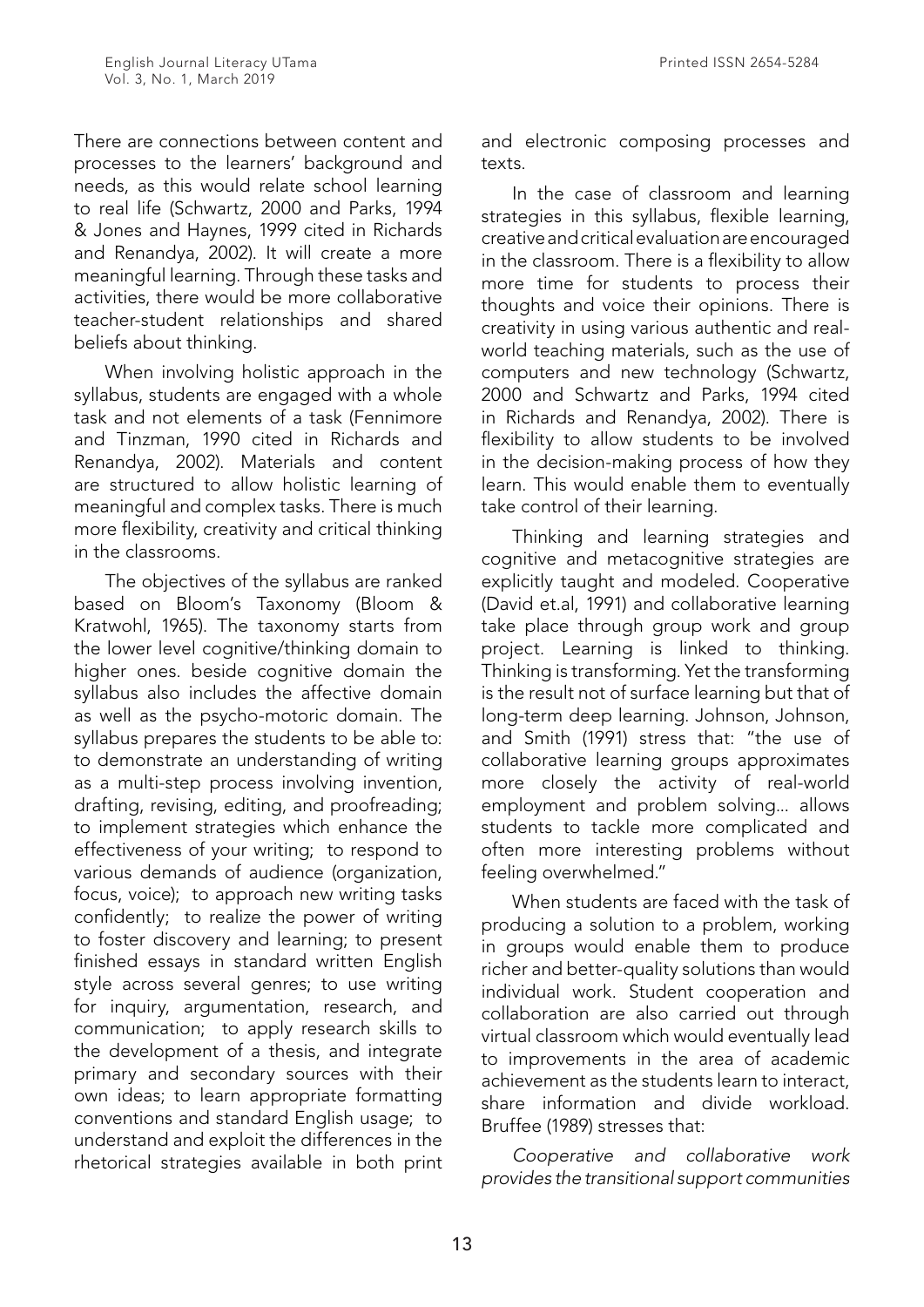*that students can rely on a they go through the risky process of taking on authority themselves as writers and critical readers. It provides measure of security as students substitute confidence in their own authority for dependence on the teacher's authority.*

Cockburn and Ross (1978) added that group work can train students to develop critical thinking skills,

*Students learn in small groups through co-operative academic work and it is perhaps precisely the interactive element of small group work that brings about what can be called the higher order types of learning. By this we mean, for example, the development of judgement or interpretative skills*. Cockburn and Ross (1978:22)

The result of adopting collaborative and cooperative learning in the syllabus reveals that learners can become collaborative constructors of their own knowledge and become independent and critical writers who are in control and are accountable for their own learning.

Each one of us embraces persistently to our own concepts of learning. Some of us see learning as a modelling process of habit formation, others see learning as a mentally engaged event while yet others see learning as a construction of realization because the learners are owners of their own learning. Whichever concept we talk and work with the end product that we all gain towards is ensuring that the learner leaves the educational experience a thinking independent individual. But in all the truth, it is very comforting for a learner to be in a teacher driven class simply because the pressure of responsibility is the hands of the teacher and the pleasure of passive participation rest the learners. That's why the syllabus applies the so called "problem-based learning (PBL)".

In the PBL situation the entire dynamic of learning shifts from the hands of the teacher to the shoulders of the learner. Ownership which entails responsibility shift to the leaners. The question that would arise in one's mind then would be the "what if" question. What if the learner does not cover particular portion of the learning material? PBL by its very nature reiterative. Revisiting the same topic is an in-built characteristic of this learning approach. Also, the fact that the facilitator ends a learning problem with a summary lesson ensures that the baseline portions or the minimum requirements of the learning portion are met.

In addition, the syllabus requires the students to write reflective journal. the reflective journals allow teachers to assist learners to develop deep thinker skills. Journal in education are not new. They have been used for a long time now and they come in different packaging. Diaries, learning logs, learning journal, progress files, think book, think place are all terms that have been used to describe the exercise if writing individual thoughts as part of a learning engagement.

The reason why it is important that journaling be part of the learning process especially in a PBL classroom is because much of the actual learning is self-directed. Individuals have to discover new knowledge and then synthesize and evaluate the new knowledge to make group sharing meaningful. Wolf, 1989, Fulwire, 1986). Reflective journals allow learners to engage in self-discovery. It allows them to open up and move on a learning continuum from being passive to active learners. It also allows them to develop multiple thinking skills. The benefit is convincing.

While the benefits of any task in an educational endeavor cannot be denied yet the task of journaling seems to have an edge especially when we realize that journaling actually satisfies the three ways of learning. First, the learner learns by doing (enactive), by using imagery (iconic) and by alluding to representational or symbolic means. Second, the act of engaged writing ensures that all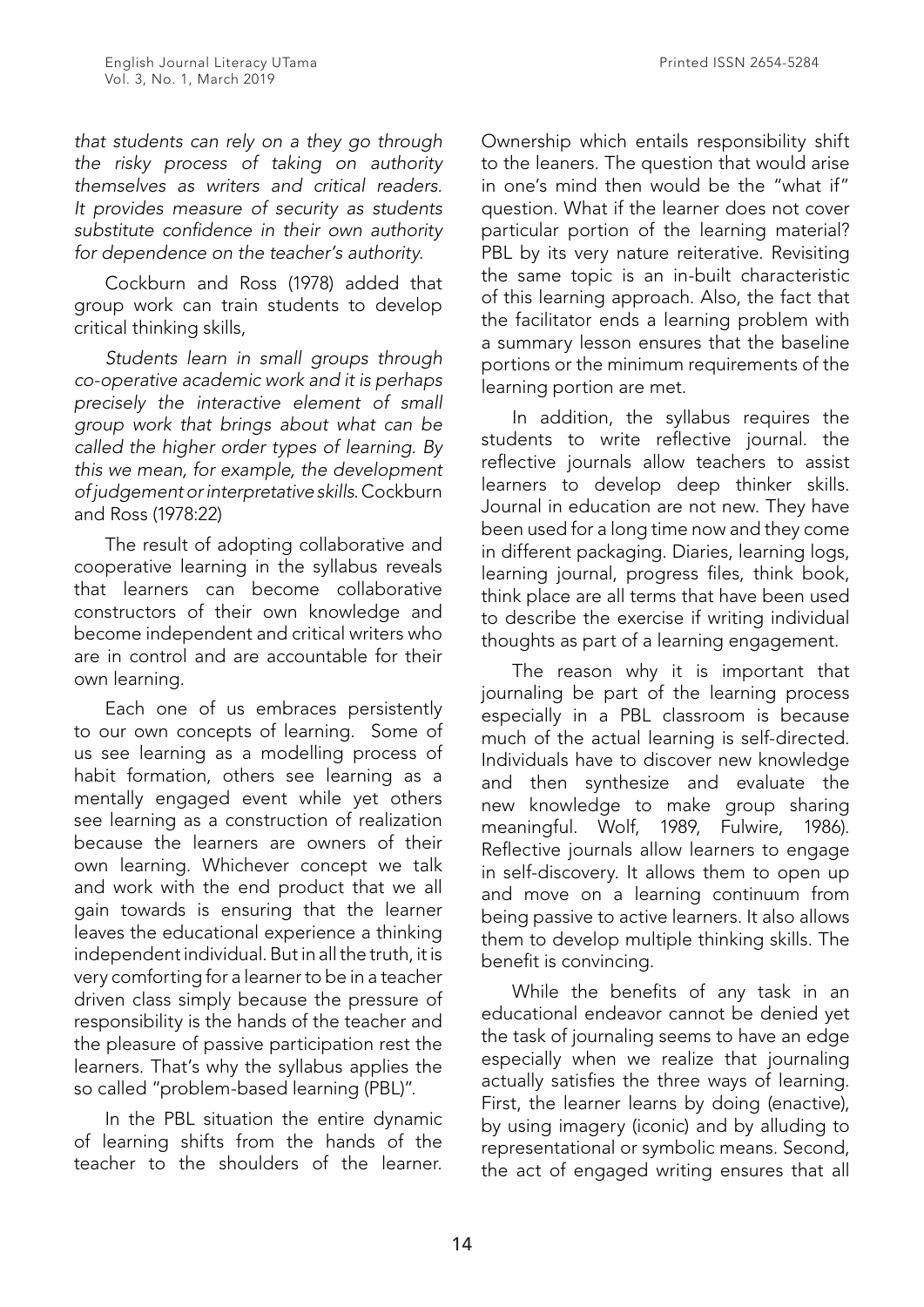of these three aspects of learning are met. Journaling is thus a powerful tool to help move learners from learning by memorizing (surface learning) to learning by owning (deep learning) (McCrindle & Christensens, 1995)

Regarding assessment, the syllabus encourages a thinking-learning environment which involves more application rather that regurgitation of facts. Therefore, assessment should be less exam oriented and be based more on on-going, real-world, collaborative assessment, such as project work. Students should also be provided with the opportunity to evaluate their learning through metacognitive strategies which would teach them how to control and manage their learning (Schwartz, 2000).

Reinventing or restructuring the syllabus to one that encourages thinking and develops a holistic approach to learning, is and will be one that involves massive changes and a rethinking of what teaching and learning should be. Implementing a thinking-oriented curriculum would mean redesigning critical aspects of teaching, learning and schooling. These critical aspects that need to be addressed simultaneously and seriously, contain elements that interrelate and support thinking and learning. This process can only begin with a change in the beliefs and attitudes towards education, teaching and learning.

The core part of the syllabus is featured mainly on class schedule because it posits various approaches of teaching and learning. As shown on Table 1, there are several kinds of topics/activities and learning experience such as preliminary orientation, general overview of sociolinguistics, one to one simultaneous presentation, wrap up review, second orientation of sociolinguistics mini research, field work and one to one consultation, and finally report presentation and submission.

#### Multi-level Cooperative and Collaborative Writing and Its Valuable Character Values

Multi-level cooperative and collaborative writing activities are implemented through some stages. Stage one is initiated by grouping the students into groups consisting of five students. In stage two each group is provided guiding instructions, tasks and assignment regarding writing activities that students have to carry out in groups. Stage two is the beginning process of cooperative and collaborative writing on how to create a certain assigned type of text by following process and genre writing approaches. In stage three, having completed the activities, each group should be able to produce written assigned type of text which has later on to be proofread by another determined compatriot group. In stage four, the group functioning as proofreading group presents the results in class for the purpose of checking and rechecking as well as clarifying the discrepancies in the students writing works. The stages from stage two to four repeat twice; meaning, each group has to produce a least two assigned types of text. Stage five is the final stage in which each student in each group has to write their own writing works which has again to be proofread by their colleagues in groups or in other groups. So, the process of cooperative and collaborative ranges from inter-members of the group and group to group to inter-individual student.

This multilevel cooperative and collaborative writing class activities posits some following benefits. First, the process of writing collaboratively forces the writer to put "tacit" decisions about his/her writing process into words. This, according to Elbow, "forces students to become more conscious and articulate about rhetorical decision making" (p.373). Second, collaboration allows students to learn from each other, as confident students will model successful writing practices for struggling students (Webb: 607). Third, co-authorship allows students to work on complex projects, which may otherwise be too large in scope for an individual author to tackle over the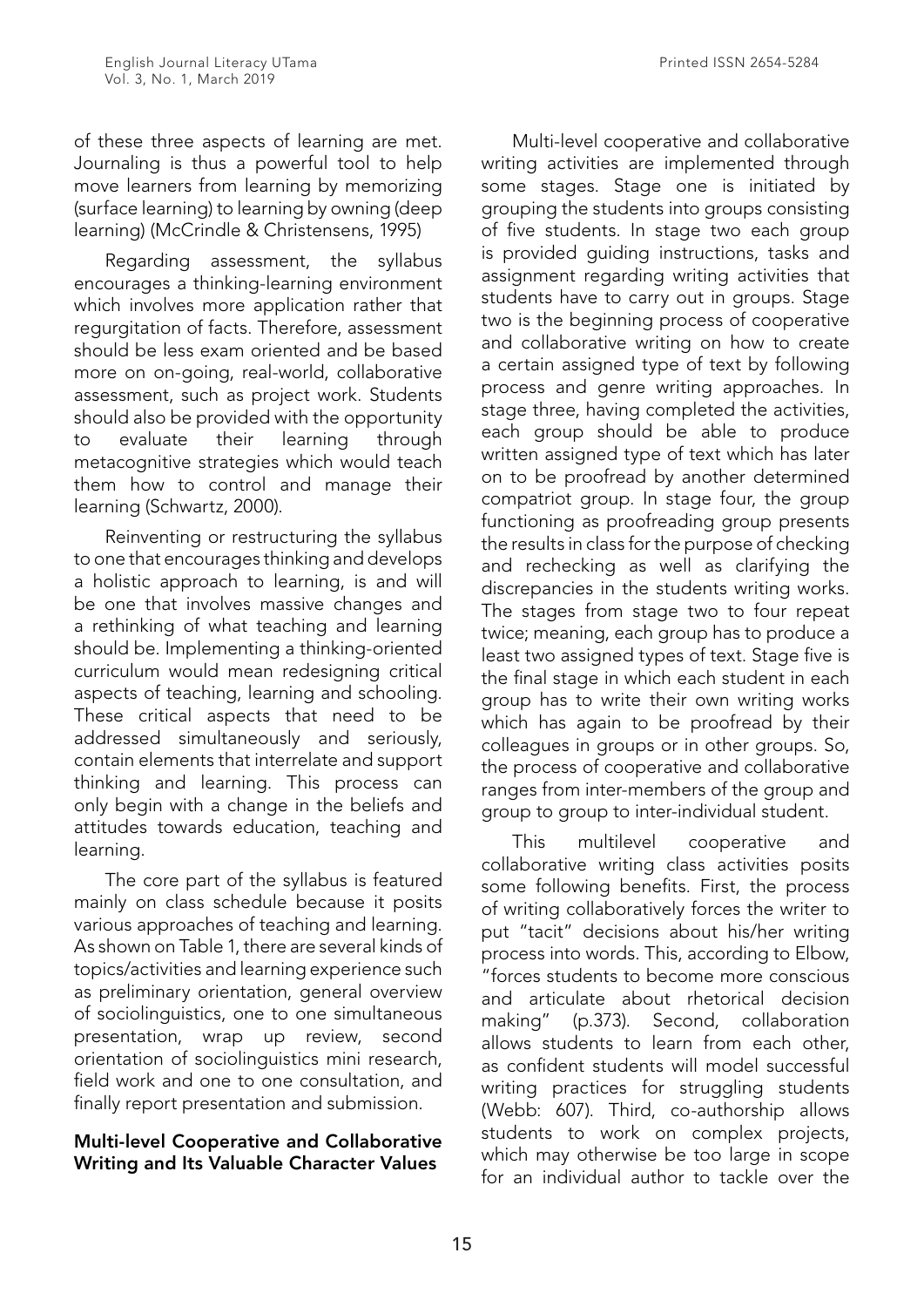course of the semester (Howard: 10). Fourth, the process of working in a group fosters relationship among a community of writers. Elbow describes this as taking away the "loneliness" of the writing act (p.372). Fifth, collaboration focuses on the generation of many possible points of view/solutions to a problem, which ultimately leads to more complex conclusions (Howard: 10). Sixth, collaborative writing gives students practice at a kind of writing that will benefit them in their chosen careers, as much professional/ business writing is co-authored (Stewart: 63). Seventh, the students show care of another person or situation and appreciation to other groups or persons writing works. Eighth, students have integrity in which they have to adhere to a set of principles or a code of values, especially honesty such as avoiding plagiarism. Ninth, the students have the capacity to endure and to wait for their goals to be achieved and the ability to keep working toward a goal, enterprise, or undertaking in spite of difficulty, opposition, or discouragement. Tenth, students have the ability to work with others to reach a common goal.

## Problem and Anticipation

The first problem that might be encountered during implementation of the syllabus is frequently because groups (depending on size) can become difficult to manage. The time allocation to group organization, meeting times and meeting places can weaken time used on meaningful work. In addition to this, difficult group members can disturb the dynamic of a group. In anticipating this, lecturer need class time spent discussing the difficulties frequently experienced in group work and this can produce valuable strategies for managing the work load and dealing with difficult members. Second problem is collaborative writing and group papers are difficult to assess/grade. Lecturer in anticipating this problem can set up scoring rubric that can be negotiated with

students.

## **CONCLUSION**

This multilevel cooperative and collaborative writing class syllabus is an expression of opinion on the nature of language and learning which acts as a guide for both teacher and learner by providing some characters building goals to be attained. The syllabus is classified into a mixed syllabus which mixes the orientation of language skill and characters building focus. The activities in syllabus have assisted students to write collaboratively and allow students to learn from each other. eventually the process of working in a group fosters relationship among a community of writers.

The activities of multilevel cooperative and collaborative writing have resulted in the students care of another person or situation and appreciation to other groups or persons writing works. Finally, students have been encouraged to have integrity and honesty such as avoiding plagiarism. Last but not least, the character of endurance undertaking difficulty, opposition, or discouragement and the ability to work with others to reach a common goal are the ultimate result of the activities.

Despite the success in implementing the syllabus, some problems might emerge such as difficult group members to manage, time allocated to group organization, meeting times and meeting places. Those problems can ruin meaningful work and the dynamic of a group. Regarding the workload in grading students writing lecturer is supposed to set up scoring rubric that can be negotiated with students.

# **REFERENCES**

Bloom, B.S. & D.R. Kratwohl. (1965). *The Taxonomy of Educational Objectives, The Classification of Educational Goals.* Handbook 1: Cognitive Domain New